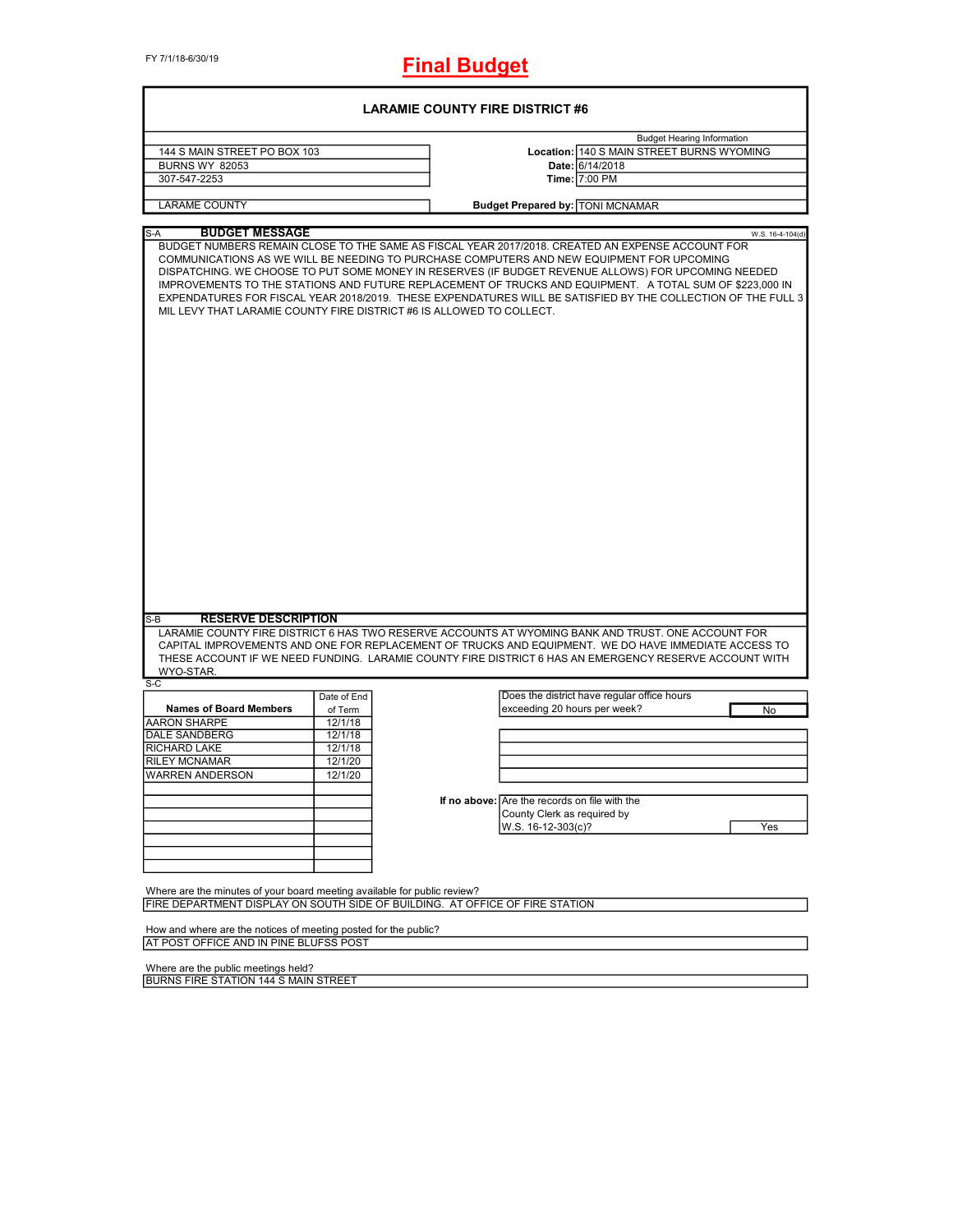## **FINAL BUDGET SUMMARY**

|       | <b>OVERVIEW</b>                                             | 2016-2017<br>Actual | 2017-2018<br>Estimated | 2018-2019<br>Proposed | Final Approval |
|-------|-------------------------------------------------------------|---------------------|------------------------|-----------------------|----------------|
| $S-1$ | <b>Total Budgeted Expenditures</b>                          | \$103,267           | \$113.643              | \$223,000             | \$223,000      |
| $S-2$ | <b>Total Principal to Pay on Debt</b>                       | \$0                 | \$0 <sub>1</sub>       | \$0                   | \$0            |
| $S-3$ | <b>Total Change to Restricted Funds</b>                     | \$0                 | \$0                    | \$0                   | \$0            |
| $S-4$ | <b>Total General Fund and Forecasted Revenues Available</b> | \$323,738           | \$283.654              | \$348,000             | \$348,000      |
| $S-5$ | Amount requested from County Commissioners                  | \$181,119           | \$140,000              | \$220,000             | \$220,000      |
| $S-6$ | <b>Additional Funding Needed:</b>                           |                     |                        | \$0                   | \$0            |

|        | <b>REVENUE SUMMARY</b>                     | 2016-2017<br>Actual | 2017-2018<br>Estimated | 2018-2019<br>Proposed | <b>Final Approval</b>           |
|--------|--------------------------------------------|---------------------|------------------------|-----------------------|---------------------------------|
|        |                                            |                     |                        |                       |                                 |
| $S-7$  | <b>Operating Revenues</b>                  | \$0                 | \$0                    | \$0                   | \$0                             |
| $S-8$  | Tax levy (From the County Treasurer)       | \$181,119           | \$140,000              | \$220,000             | \$220,000                       |
| $S-9$  | <b>Government Support</b>                  | \$0                 | \$0                    | \$0                   | \$0                             |
| $S-10$ | Grants                                     | \$0                 | \$0                    | \$0                   | \$0                             |
| $S-11$ | Other County Support (Not from Co. Treas.) | \$0                 | \$0                    | \$0                   | \$0                             |
| $S-12$ | <b>Miscellaneous</b>                       | \$2,240             | \$3,275                | \$3,000               | \$3,000                         |
| $S-13$ | <b>Other Forecasted Revenue</b>            | \$0                 | \$0                    | \$0                   | \$0                             |
|        |                                            |                     |                        |                       |                                 |
| $S-14$ | <b>Total Revenue</b>                       | \$183,359           | \$143,275              | \$223.000             | \$223,000                       |
|        | FY 7/1/18-6/30/19                          |                     |                        |                       | LARAMIE COUNTY FIRE DISTRICT #6 |
|        | <b>EXPENDITURE SUMMARY</b>                 | 2016-2017           | 2017-2018              | 2018-2019             | Final Approval                  |
|        |                                            | Actual              | Estimated              | Proposed              |                                 |
| $S-15$ | <b>Capital Outlay</b>                      | \$0                 | \$0                    | \$40,000              | \$40,000                        |
| $S-16$ | <b>Interest and Fees On Debt</b>           | \$0                 | \$0                    | \$0                   | \$0                             |
| $S-17$ | Administration                             | \$3.261             | \$3.875                | \$25,600              | \$25,600                        |
| $S-18$ | <b>Operations</b>                          | \$87,396            | \$94,238               | \$135,400             | \$135,400                       |
| $S-19$ | <b>Indirect Costs</b>                      | \$12,610            | \$15,530               | \$22,000              | \$22,000                        |
|        |                                            |                     |                        |                       |                                 |
| $S-20$ | <b>Total Expenditures</b>                  | \$103,267           | \$113,643              | \$223,000             | \$223,000                       |
|        |                                            |                     |                        |                       |                                 |
|        | <b>DEBT SUMMARY</b>                        | 2016-2017           | 2017-2018              | 2018-2019             | Final Approval                  |
|        |                                            | Actual              | Estimated              | Proposed              |                                 |
| $S-21$ | <b>Principal Paid on Debt</b>              | \$0                 | \$0                    | \$0                   | \$0                             |
|        |                                            |                     |                        |                       |                                 |
|        | <b>CASH AND INVESTMENTS</b>                | 2016-2017           | 2017-2018              | 2018-2019             |                                 |
|        |                                            | Actual              | Estimated              | Proposed              | Final Approval                  |
|        |                                            |                     |                        |                       |                                 |
| $S-22$ | <b>TOTAL GENERAL FUNDS</b>                 | \$140,379           | \$140,379              | \$125,000             | \$125,000                       |
|        |                                            |                     |                        |                       |                                 |
|        | <b>Summary of Reserve Funds</b>            |                     |                        |                       |                                 |

| $S-23$ | <b>Beginning Balance in Reserve Accounts</b> |           |           |           |                       |
|--------|----------------------------------------------|-----------|-----------|-----------|-----------------------|
| $S-24$ | a. Depreciation Reserve                      | \$0       | \$0       | \$0       | \$0                   |
| $S-25$ | <b>b</b> Other Reserve                       | \$0       | \$0       | \$0       | \$0                   |
| $S-26$ | c. Emergency Reserve (Cash)                  | \$385,865 | \$385,865 | \$385,865 | \$385,865             |
|        | Total Reserves (a+b+c)                       | \$385,865 | \$385,865 | \$385,865 | \$385.865             |
| $S-27$ | Amount to be added                           |           |           |           |                       |
| $S-28$ | a. Depreciation Reserve                      | \$0       | \$0       | \$0       | \$0                   |
| $S-29$ | b. Other Reserve                             | \$0       | \$0       | \$0       | \$0                   |
| $S-30$ | c. Emergency Reserve (Cash)                  | \$0       | \$0       | \$0       | \$0                   |
|        | Total to be added (a+b+c)                    | \$0       | \$0       | \$0       | \$0                   |
|        |                                              |           |           |           |                       |
| $S-31$ | Subtotal                                     | \$385,865 | \$385,865 | \$385.865 | \$385.865             |
| $S-32$ | Less Total to be spent                       | \$0       | \$0       | \$0       | \$0                   |
| $S-33$ | TOTAL RESERVES AT END OF FISCAL YEAR         | \$385,865 | \$385,865 | \$385,865 | \$385.865             |
|        |                                              |           |           |           | <b>End of Summary</b> |

*Budget Officer / District Official (if not same as "Submitted by")*

Date adopted by Special District

BURNS WY 82053 **DISTRICT ADDRESS:** 144 S MAIN STREET PO BOX 103 **PREPARED BY:** TONI MCNAMAR

**DISTRICT PHONE:** 307-547-2253

1/29/18 *Form approved by Wyoming Department of Audit, Public Funds Division Prepared in compliance with the Uniform Municipal Fiscal Procedures Act (W.S. 16-4-101 through 124) as it applies.*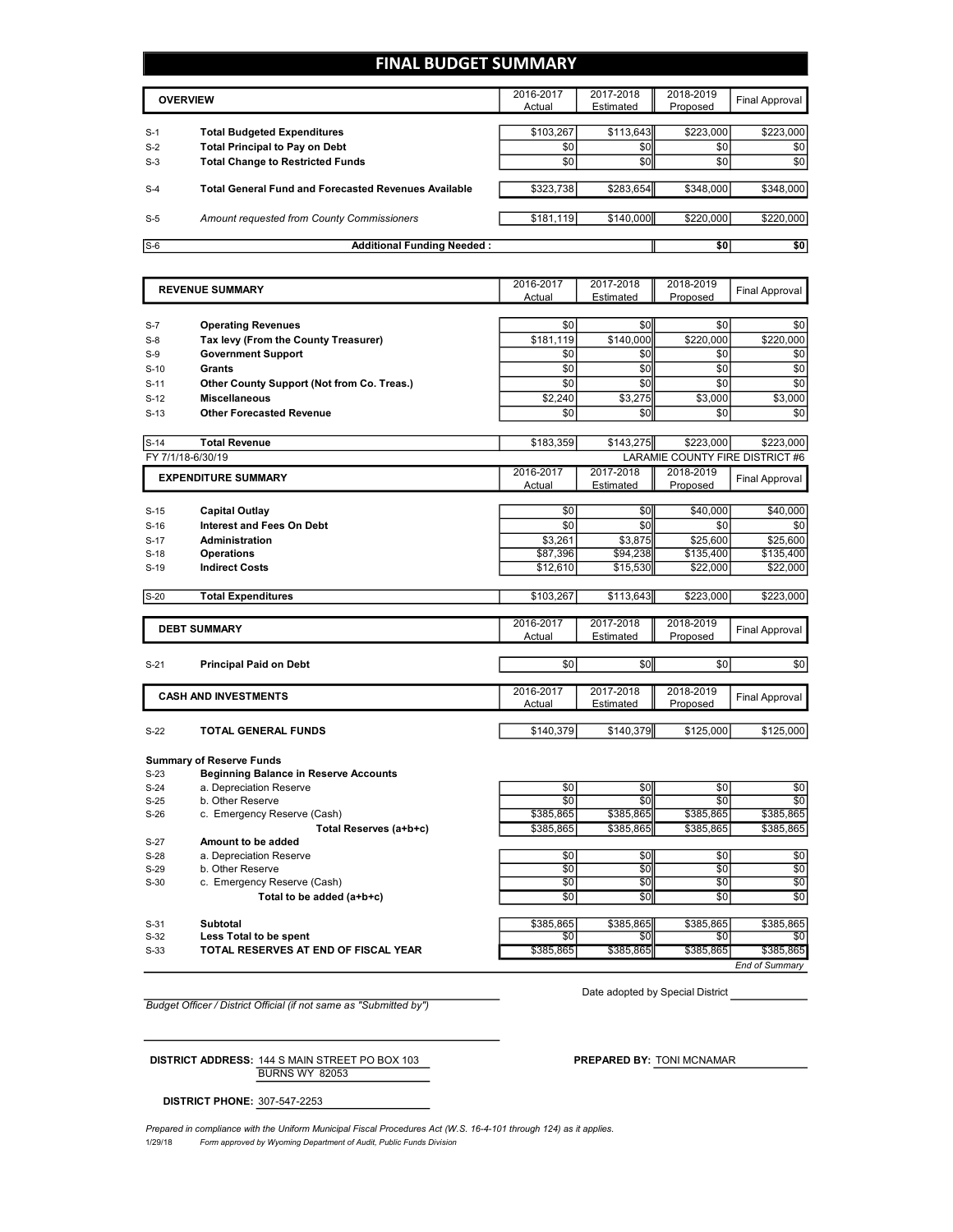# **Final Budget**

LARAMIE COUNTY FIRE DISTRICT #6

**NAME OF DISTRICT/BOARD**

**FYE** 6/30/2019

|                    | <b>PROPERTY TAXES AND ASSESSMENTS</b>                 |                     |           |           |           |                       |
|--------------------|-------------------------------------------------------|---------------------|-----------|-----------|-----------|-----------------------|
|                    |                                                       |                     |           |           |           |                       |
|                    |                                                       |                     | 2016-2017 | 2017-2018 | 2018-2019 | <b>Final Approval</b> |
| $R-1$              | <b>Property Taxes and Assessments Received</b>        |                     | Actual    | Estimated | Proposed  |                       |
| $R-1.1$            | Tax Levy (From the County Treasurer)                  |                     | \$181,119 | \$140,000 | \$220,000 | \$220,000             |
| $R-1.2$            | Other County Support                                  |                     |           |           |           |                       |
|                    |                                                       |                     |           |           |           |                       |
|                    | <b>FORECASTED REVENUE</b>                             |                     |           |           |           |                       |
|                    |                                                       |                     |           |           |           |                       |
|                    |                                                       |                     | 2016-2017 | 2017-2018 | 2018-2019 | <b>Final Approval</b> |
|                    |                                                       |                     | Actual    | Estimated | Proposed  |                       |
| $R-2$              | <b>Revenues from Other Governments</b>                |                     |           |           |           |                       |
| $R-2.1$            | State Aid                                             |                     |           |           |           |                       |
| $R-2.2$            | Additional County Aid (non-treasurer)                 |                     |           |           |           |                       |
| $R-2.3$            | City (or Town) Aid                                    |                     |           |           |           |                       |
| $R-2.4$            | Other (Specify)                                       |                     |           |           |           |                       |
| $R - 2.5$          | <b>Total Government Support</b>                       |                     | \$0       | \$0       | \$0       | \$0                   |
| $R-3$              | <b>Operating Revenues</b>                             |                     |           |           |           |                       |
| $R-3.1$<br>$R-3.2$ | <b>Customer Charges</b><br>Sales of Goods or Services |                     |           |           |           |                       |
| $R-3.3$            | <b>Other Assessments</b>                              |                     |           |           |           |                       |
| $R-3.4$            |                                                       |                     | \$0       | \$0       | \$0       | \$0                   |
| $R-4$              | <b>Total Operating Revenues</b><br>Grants             |                     |           |           |           |                       |
| $R-4.1$            | <b>Direct Federal Grants</b>                          |                     |           |           |           |                       |
| $R-4.2$            | Federal Grants thru State Agencies                    |                     |           |           |           |                       |
| $R-4.3$            | <b>Grants from State Agencies</b>                     |                     |           |           |           |                       |
| $R-4.4$            | <b>Total Grants</b>                                   |                     | \$0       | \$0       | \$0       | \$0                   |
| $R-5$              | <b>Miscellaneous Revenue</b>                          |                     |           |           |           |                       |
| $R-5.1$            | Interest                                              |                     | \$1,305   | \$2,300   | \$2,400   | \$2,400               |
| $R-5.2$            | Other: Specify                                        | DONATION/MISC INCOM | \$935     | \$975     | \$600     | \$600                 |
| $R-5.3$            | Other: Additional                                     |                     |           |           |           |                       |
| $R-5.4$            | <b>Total Miscellaneous</b>                            |                     | \$2,240   | \$3,275   | \$3,000   | \$3,000               |
| $R-5.5$            | <b>Total Forecasted Revenue</b>                       |                     | \$2,240   | \$3,275   | \$3,000   | \$3,000               |
|                    |                                                       |                     |           |           |           |                       |
| $R-6$              | <b>Other Forecasted Revenue</b>                       |                     |           |           |           |                       |
| $R-6.1$            | a. Other past due-as estimated by Co. Treas.          |                     |           |           |           |                       |
| $R-6.2$            | b. Other forecasted revenue (specify):                |                     |           |           |           |                       |
| $R-6.3$            |                                                       |                     |           |           |           |                       |
| $R-6.4$            |                                                       |                     |           |           |           |                       |
| $R-6.5$            |                                                       |                     |           |           |           |                       |
|                    | R-6.6 Total Other Forecasted Revenue (a+b)            |                     | \$0       | \$0       | \$0       | $\overline{50}$       |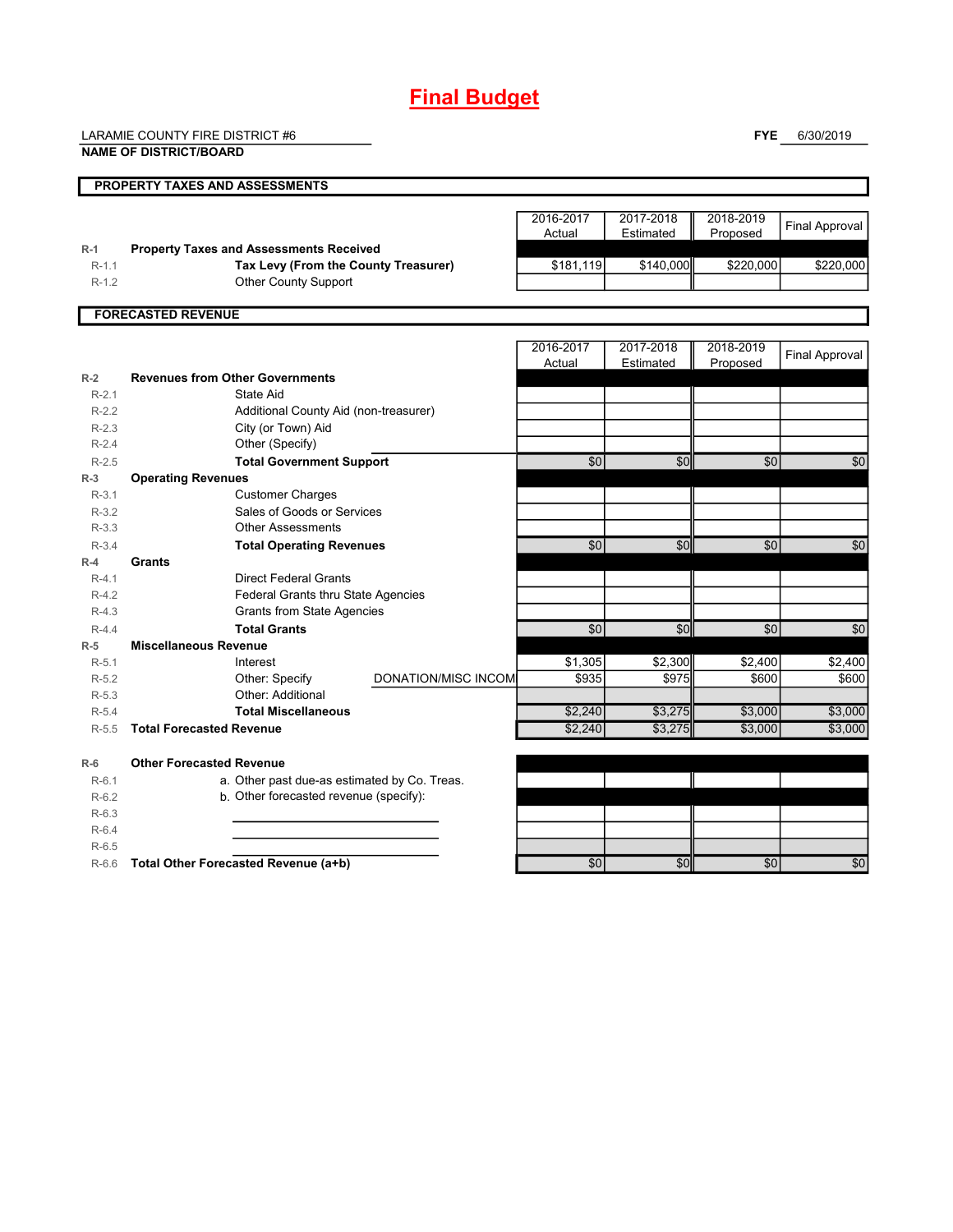## **CAPITAL OUTLAY BUDGET**

| E-1       | <b>Capital Outlay</b> |                            |
|-----------|-----------------------|----------------------------|
| $E - 1.1$ |                       | <b>Real Property</b>       |
| $E - 1.2$ |                       | Vehicles                   |
| $E - 1.3$ |                       | <b>Office Equipment</b>    |
| $F-14$    |                       | Other (Specify)            |
| $E - 1.5$ |                       | <b>CAPITAL IMPROVEMEN</b>  |
| $F-16$    |                       | <b>TRUCK/EQUIP REPLACI</b> |
| $E - 1.7$ |                       |                            |
| $F-1.8$   | TOTAL CAPITAL OUTLAY  |                            |

|         |                       |                            | 2016-2017 | 2017-2018 | 2018-2019 |                       |
|---------|-----------------------|----------------------------|-----------|-----------|-----------|-----------------------|
|         |                       |                            | Actual    | Estimated | Proposed  | <b>Final Approval</b> |
|         | <b>Capital Outlay</b> |                            |           |           |           |                       |
| $E-1.1$ |                       | <b>Real Property</b>       |           |           |           |                       |
| $E-1.2$ |                       | Vehicles                   |           |           |           |                       |
| $E-1.3$ |                       | Office Equipment           |           |           |           |                       |
| $E-1.4$ |                       | Other (Specify)            |           |           |           |                       |
| $E-1.5$ |                       | <b>CAPITAL IMPROVEMEN</b>  |           |           | \$20,000  | \$20,000              |
| $E-1.6$ |                       | <b>TRUCK/EQUIP REPLACI</b> |           |           | \$20,000  | \$20,000              |
| $E-1.7$ |                       |                            |           |           |           |                       |
| $E-1.8$ | TOTAL CAPITAL OUTLAY  |                            | \$0       | \$0       | \$40,000  | \$40,000              |

## **ADMINISTRATION BUDGET**

|           |                                      |                                 | Actual  | Estimated |
|-----------|--------------------------------------|---------------------------------|---------|-----------|
| $E-2$     | <b>Personnel Services</b>            |                                 |         |           |
| $E - 2.1$ |                                      | Administrator                   | \$1,977 | \$1,800   |
| $E-2.2$   |                                      | Secretary                       |         |           |
| $E - 2.3$ |                                      | Clerical                        |         |           |
| $E - 2.4$ |                                      | Other (Specify)                 |         |           |
| $E - 2.5$ |                                      |                                 |         |           |
| $E-2.6$   |                                      |                                 |         |           |
| $E - 2.7$ |                                      |                                 |         |           |
| $E-3$     | <b>Board Expenses</b>                |                                 |         |           |
| $E-3.1$   |                                      | Travel                          |         |           |
| $E - 3.2$ |                                      | Mileage                         |         |           |
| $E - 3.3$ |                                      | Other (Specify)                 |         |           |
| $E - 3.4$ |                                      | <b>POSTAGE</b>                  | \$173   | \$75      |
| $E - 3.5$ |                                      | <b>ADVERTISING</b>              | \$173   | \$100     |
| $E - 3.6$ |                                      |                                 |         |           |
| $E-4$     | <b>Contractual Services</b>          |                                 |         |           |
| $E - 4.1$ |                                      | Legal                           | \$0     | \$0       |
| $E-4.2$   |                                      | Accounting/Auditing             | \$0     | \$0       |
| $E-4.3$   |                                      | Other (Specify)                 |         |           |
| $E-4.4$   |                                      |                                 |         |           |
| $E-4.5$   |                                      |                                 |         |           |
| $E-4.6$   |                                      |                                 |         |           |
| $E-5$     | <b>Other Administrative Expenses</b> |                                 |         |           |
| $E - 5.1$ |                                      | <b>Office Supplies</b>          | \$0     | \$0       |
| $E - 5.2$ |                                      | Office equipment, rent & repair | \$0     | \$0       |
| $E - 5.3$ |                                      | Education                       | \$938   | \$1,500   |
| $E - 5.4$ |                                      | Registrations                   |         |           |
| $E-5.5$   |                                      | Other (Specify)                 |         |           |
| $E-5.6$   |                                      | MEMBERSHIP/DUES                 | \$0     | \$400     |
| $E - 5.7$ |                                      |                                 |         |           |
| $E - 5.8$ |                                      |                                 |         |           |
| $E-6$     | <b>TOTAL ADMINISTRATION</b>          |                                 | \$3,261 | \$3,875   |
|           |                                      |                                 |         |           |

|           |                                      | 2016-2017 | 2017-2018 | 2018-2019 | <b>Final Approval</b> |
|-----------|--------------------------------------|-----------|-----------|-----------|-----------------------|
| $E-2$     | <b>Personnel Services</b>            | Actual    | Estimated | Proposed  |                       |
| $E - 2.1$ | Administrator                        | \$1,977   | \$1,800   | \$15,000  | \$15,000              |
| $E-2.2$   | Secretary                            |           |           |           |                       |
| $E - 2.3$ | Clerical                             |           |           |           |                       |
| $E - 2.4$ | Other (Specify)                      |           |           |           |                       |
| $E-2.5$   |                                      |           |           |           |                       |
| $E - 2.6$ |                                      |           |           |           |                       |
| $E - 2.7$ |                                      |           |           |           |                       |
| $E-3$     | <b>Board Expenses</b>                |           |           |           |                       |
| $E-3.1$   | Travel                               |           |           |           |                       |
| $E-3.2$   | Mileage                              |           |           |           |                       |
| $E - 3.3$ | Other (Specify)                      |           |           |           |                       |
| $E - 3.4$ | <b>POSTAGE</b>                       | \$173     | \$75      | \$500     | \$500                 |
| $E-3.5$   | <b>ADVERTISING</b>                   | \$173     | \$100     | \$600     | \$600                 |
| $E - 3.6$ |                                      |           |           |           |                       |
| $E-4$     | <b>Contractual Services</b>          |           |           |           |                       |
| $E - 4.1$ | Legal                                | \$0       | \$0       |           |                       |
| $E-4.2$   | Accounting/Auditing                  | \$0       | \$0       | \$500     | \$500                 |
| $E-4.3$   | Other (Specify)                      |           |           |           |                       |
| $E-4.4$   |                                      |           |           |           |                       |
| $E-4.5$   |                                      |           |           |           |                       |
| $E-4.6$   |                                      |           |           |           |                       |
| $E-5$     | <b>Other Administrative Expenses</b> |           |           |           |                       |
| $E-5.1$   | <b>Office Supplies</b>               | \$0       | \$0       | \$200     | \$200                 |
| $E - 5.2$ | Office equipment, rent & repair      | \$0       | \$0       | \$300     | \$300                 |
| $E - 5.3$ | Education                            | \$938     | \$1,500   | \$8,000   | \$8,000               |
| $E - 5.4$ | Registrations                        |           |           |           |                       |
| $E - 5.5$ | Other (Specify)                      |           |           |           |                       |
| $E-5.6$   | MEMBERSHIP/DUES                      | \$0       | \$400     | \$500     | \$500                 |
| $E - 5.7$ |                                      |           |           |           |                       |
| $E - 5.8$ |                                      |           |           |           |                       |
| $E-6$     | <b>TOTAL ADMINISTRATION</b>          | \$3,261   | \$3,875   | \$25,600  | \$25,600              |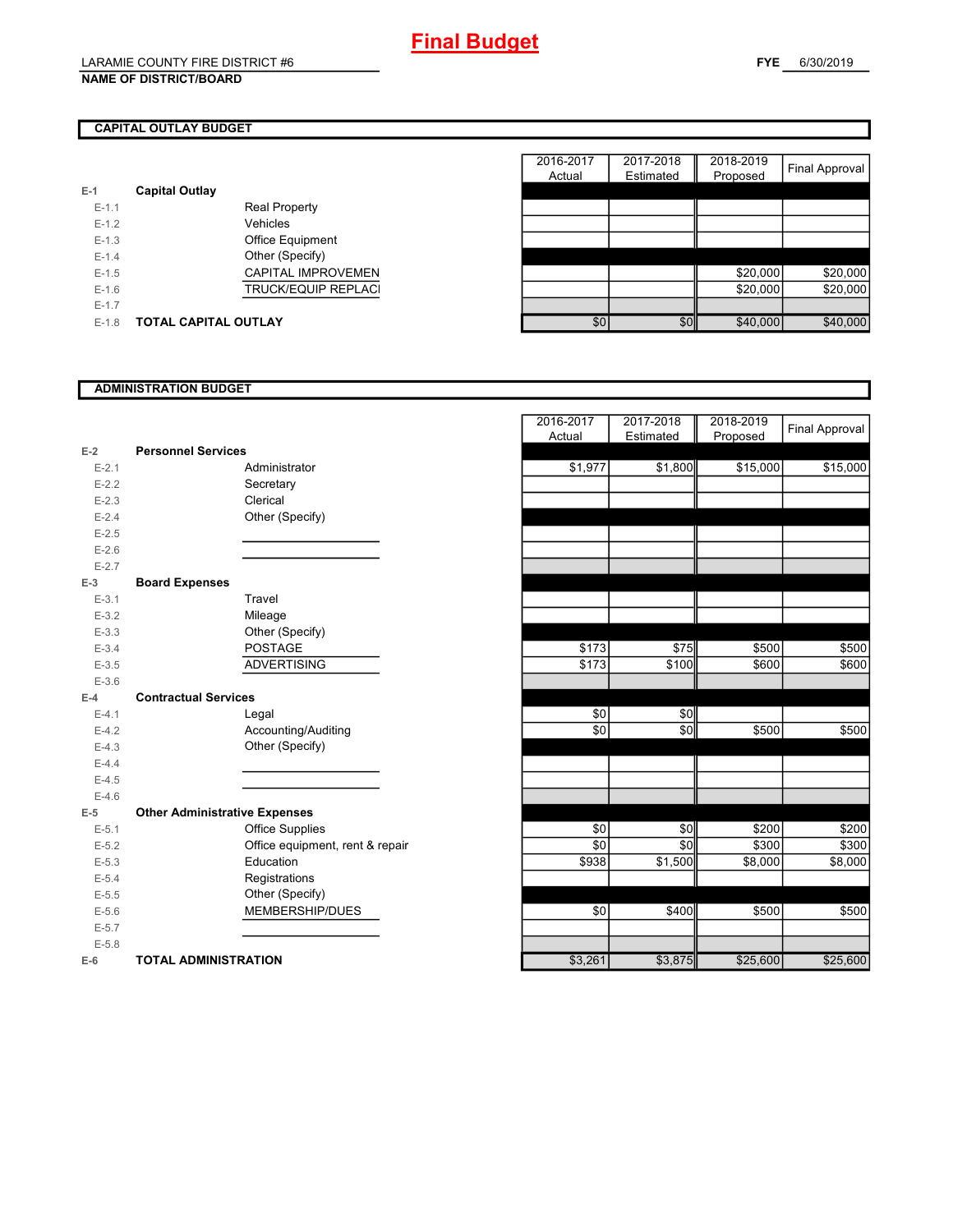## **OPERATIONS BUDGET**

| $E-7$                | <b>Personnel Services</b>              |                            | Actual   | <b>Estimated</b> Proposed |           |
|----------------------|----------------------------------------|----------------------------|----------|---------------------------|-----------|
| $E - 7.1$            | Wages--Operations                      |                            | \$12,780 | \$14,000                  | \$20,000  |
| $E - 7.2$            | <b>Service Contracts</b>               |                            | \$0      | \$0                       | \$0       |
| $E - 7.3$            | Other (Specify)                        |                            |          |                           |           |
| $E - 7.4$            |                                        |                            |          |                           |           |
| $E - 7.5$            |                                        |                            |          |                           |           |
| $E - 7.6$            |                                        |                            |          |                           |           |
| $E-8$                | <b>Travel</b>                          |                            |          |                           |           |
| $E-8.1$              | Mileage                                |                            |          |                           |           |
| $E-8.2$              | Other (Specify)                        |                            |          |                           |           |
| $E-8.3$              |                                        |                            |          |                           |           |
| $E - 8.4$            |                                        |                            |          |                           |           |
| $E - 8.5$            |                                        |                            |          |                           |           |
| $E-9$                | <b>Operating supplies (List)</b>       |                            |          |                           |           |
| $E-9.1$              | <b>UTILITIES</b>                       |                            | \$8,585  | \$8,000                   | \$14,500  |
| $E-9.2$              | <b>FUEL</b>                            |                            | \$2,246  | \$3,500                   | \$7,500   |
| $E - 9.3$            |                                        | <b>TRUCK MAINTENANCE</b>   | \$5,763  | \$5,500                   | \$20,000  |
| $E - 9.4$            |                                        | <b>EQUIPMENT MAINT/REF</b> | \$6,783  | \$2,500                   | \$20,000  |
| $E-9.5$              |                                        |                            |          |                           |           |
| $E-10$               | <b>Program Services (List)</b>         |                            |          |                           |           |
| $E-10.1$             | RADIO EQUIPMENT                        |                            | \$49,317 | \$30,000                  | \$25,000  |
| $E-10.2$             |                                        | <b>BUILIDNG MAINTENANC</b> | \$558    | \$2,018                   | \$5,000   |
| $E-10.3$             | PPE                                    |                            | \$0      | \$28,275                  |           |
| $E-10.4$             | <b>MISC EXPENSE</b>                    |                            | \$1,364  | \$445                     | \$1,000   |
| $E-10.5$             |                                        |                            |          |                           |           |
| $E-11$               | <b>Contractual Arrangements (List)</b> |                            |          |                           |           |
| $E-11.1$             |                                        |                            |          |                           |           |
| $E-11.2$             |                                        |                            |          |                           |           |
| $E-11.3$             |                                        |                            |          |                           |           |
| $E-11.4$             |                                        |                            |          |                           |           |
| $E-11.5$             |                                        |                            |          |                           |           |
| $E-12$               | <b>Other operations (Specify)</b>      |                            |          |                           |           |
| $E-12.1$             | <b>COMMUNICATIONS</b>                  |                            |          |                           | \$22,400  |
| $E-12.2$             |                                        |                            |          |                           |           |
| $E-12.3$             |                                        |                            |          |                           |           |
| $E-12.4$<br>$E-12.5$ |                                        |                            |          |                           |           |
|                      | <b>TOTAL OPERATIONS</b>                |                            |          | \$94,238                  |           |
| $E-13$               |                                        |                            | \$87,396 |                           | \$135,400 |

|                |                                        | 2016-2017 | 2017-2018 | 2018-2019 | <b>Final Approval</b> |
|----------------|----------------------------------------|-----------|-----------|-----------|-----------------------|
| $\overline{7}$ | <b>Personnel Services</b>              | Actual    | Estimated | Proposed  |                       |
| $E - 7.1$      | Wages--Operations                      | \$12,780  | \$14,000  | \$20,000  | \$20,000              |
| $E - 7.2$      | <b>Service Contracts</b>               | \$0       | \$0       | \$0       |                       |
| $E - 7.3$      | Other (Specify)                        |           |           |           |                       |
| $E - 7.4$      |                                        |           |           |           |                       |
| $E - 7.5$      |                                        |           |           |           |                       |
| $E - 7.6$      |                                        |           |           |           |                       |
| 8              | <b>Travel</b>                          |           |           |           |                       |
| $E-8.1$        | Mileage                                |           |           |           |                       |
| $E-8.2$        | Other (Specify)                        |           |           |           |                       |
| $E - 8.3$      |                                        |           |           |           |                       |
| $E - 8.4$      |                                        |           |           |           |                       |
| $E-8.5$        |                                        |           |           |           |                       |
| 9              | <b>Operating supplies (List)</b>       |           |           |           |                       |
| $E-9.1$        | <b>UTILITIES</b>                       | \$8,585   | \$8,000   | \$14,500  | \$14,500              |
| $E-9.2$        | <b>FUEL</b>                            | \$2,246   | \$3,500   | \$7,500   | \$7,500               |
| $E-9.3$        | TRUCK MAINTENANCE                      | \$5,763   | \$5,500   | \$20,000  | \$20,000              |
| $E-9.4$        | <b>EQUIPMENT MAINT/REF</b>             | \$6,783   | \$2,500   | \$20,000  | \$20,000              |
| $E - 9.5$      |                                        |           |           |           |                       |
| $-10$          | <b>Program Services (List)</b>         |           |           |           |                       |
| $E-10.1$       | <b>RADIO EQUIPMENT</b>                 | \$49,317  | \$30,000  | \$25,000  | \$25,000              |
| $E-10.2$       | <b>BUILIDNG MAINTENANO</b>             | \$558     | \$2,018   | \$5,000   | \$5,000               |
| $E-10.3$       | PPE                                    | \$0       | \$28,275  |           |                       |
| $E-10.4$       | MISC EXPENSE                           | \$1,364   | \$445     | \$1,000   | \$1,000               |
| $E-10.5$       |                                        |           |           |           |                       |
| 41.            | <b>Contractual Arrangements (List)</b> |           |           |           |                       |
| $E-11.1$       |                                        |           |           |           |                       |
| $E-11.2$       |                                        |           |           |           |                       |
| $E-11.3$       |                                        |           |           |           |                       |
| $E-11.4$       |                                        |           |           |           |                       |
| $E-11.5$       |                                        |           |           |           |                       |
| 12             | <b>Other operations (Specify)</b>      |           |           |           |                       |
| $E-12.1$       | <b>COMMUNICATIONS</b>                  |           |           | \$22,400  | \$22,400              |
| $E-12.2$       |                                        |           |           |           |                       |
| $E-12.3$       |                                        |           |           |           |                       |
| $E-12.4$       |                                        |           |           |           |                       |
| $E-12.5$       |                                        |           |           |           |                       |
| -13            | <b>TOTAL OPERATIONS</b>                | \$87.396  | \$94.238  | \$135.400 | \$135.400             |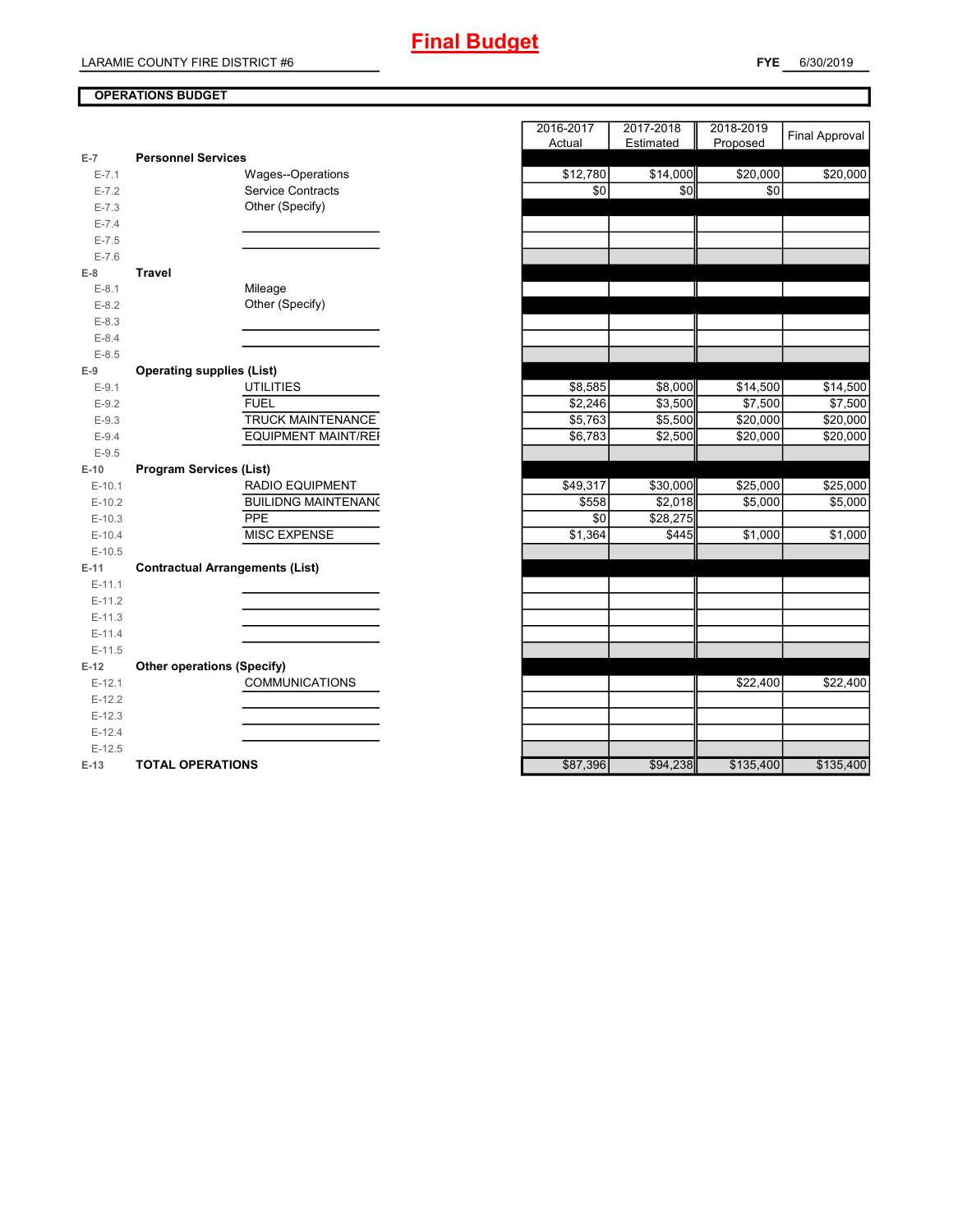## **INDIRECT COSTS BUDGET**

|          |                              | nuuai    | Lounatou | <b>II</b> I IUPUSCU |
|----------|------------------------------|----------|----------|---------------------|
| $E-14$   | Insurance                    |          |          |                     |
| $E-14.1$ | Liability                    | \$500    | \$500    | \$1,000             |
| $E-14.2$ | Buildings and vehicles       | \$3,756  | \$4,000  | \$5,000             |
| $E-14.3$ | Equipment                    | \$3,000  | \$4,000  | \$5,000             |
| $E-14.4$ | Other (Specify)              |          |          |                     |
| $E-14.5$ |                              |          |          |                     |
| $E-14.6$ |                              |          |          |                     |
| $E-14.7$ |                              |          |          |                     |
| $E-15$   | Indirect payroll costs:      |          |          |                     |
| $E-15.1$ | FICA (Social Security) taxes | \$978    | \$1,100  | \$2,000             |
| $E-15.2$ | <b>Workers Compensation</b>  | \$2,156  | \$3,500  | \$5,000             |
| $E-15.3$ | <b>Unemployment Taxes</b>    | \$0      | \$0      | \$0                 |
| $E-15.4$ | Retirement                   | \$2,220  | \$2,430  | \$4,000             |
| $E-15.5$ | <b>Health Insurance</b>      |          |          |                     |
| $E-15.6$ | Other (Specify)              |          |          |                     |
| $E-15.7$ |                              |          |          |                     |
| $E-15.8$ |                              |          |          |                     |
| $E-15.9$ |                              |          |          |                     |
| $E-16$   | <b>Depreciation Expenses</b> |          |          |                     |
| $E-17$   | <b>TOTAL INDIRECT COSTS</b>  | \$12,610 | \$15,530 | \$22,000            |
|          |                              |          |          |                     |

|          |                              | 2016-2017 | 2017-2018 | 2018-2019 |                |
|----------|------------------------------|-----------|-----------|-----------|----------------|
|          |                              | Actual    | Estimated | Proposed  | Final Approval |
| $E-14$   | <b>Insurance</b>             |           |           |           |                |
| $E-14.1$ | Liability                    | \$500     | \$500     | \$1,000   | \$1,000        |
| $E-14.2$ | Buildings and vehicles       | \$3,756   | \$4,000   | \$5,000   | \$5,000        |
| $E-14.3$ | Equipment                    | \$3,000   | \$4,000   | \$5,000   | \$5,000        |
| $E-14.4$ | Other (Specify)              |           |           |           |                |
| $E-14.5$ |                              |           |           |           |                |
| $E-14.6$ |                              |           |           |           |                |
| $E-14.7$ |                              |           |           |           |                |
| $E-15$   | Indirect payroll costs:      |           |           |           |                |
| $E-15.1$ | FICA (Social Security) taxes | \$978     | \$1,100   | \$2,000   | \$2,000        |
| $E-15.2$ | <b>Workers Compensation</b>  | \$2,156   | \$3,500   | \$5,000   | \$5,000        |
| $E-15.3$ | <b>Unemployment Taxes</b>    | \$0       | \$0       | \$0       |                |
| $E-15.4$ | Retirement                   | \$2,220   | \$2,430   | \$4,000   | \$4,000        |
| $E-15.5$ | Health Insurance             |           |           |           |                |
| $E-15.6$ | Other (Specify)              |           |           |           |                |
| $E-15.7$ |                              |           |           |           |                |
| $E-15.8$ |                              |           |           |           |                |
| $E-15.9$ |                              |           |           |           |                |
| E-16     | <b>Depreciation Expenses</b> |           |           |           |                |
| $E-17$   | <b>TOTAL INDIRECT COSTS</b>  | \$12,610  | \$15,530  | \$22,000  | \$22,000       |
|          |                              |           |           |           |                |

### **DEBT SERVICE BUDGET**

|         |                           | 2016-2017 | 2017-2018 | 2018-2019 | <b>Final Approval</b> |
|---------|---------------------------|-----------|-----------|-----------|-----------------------|
|         |                           | Actual    | Estimated | Proposed  |                       |
| $D-1$   | <b>Debt Service</b>       |           |           |           |                       |
| $D-1.1$ | Principal                 |           |           |           |                       |
| $D-1.2$ | Interest                  |           |           |           |                       |
| $D-1.3$ | Fees                      |           |           |           |                       |
| $D-2$   | <b>TOTAL DEBT SERVICE</b> | \$0       | \$0       | \$0       | \$0                   |